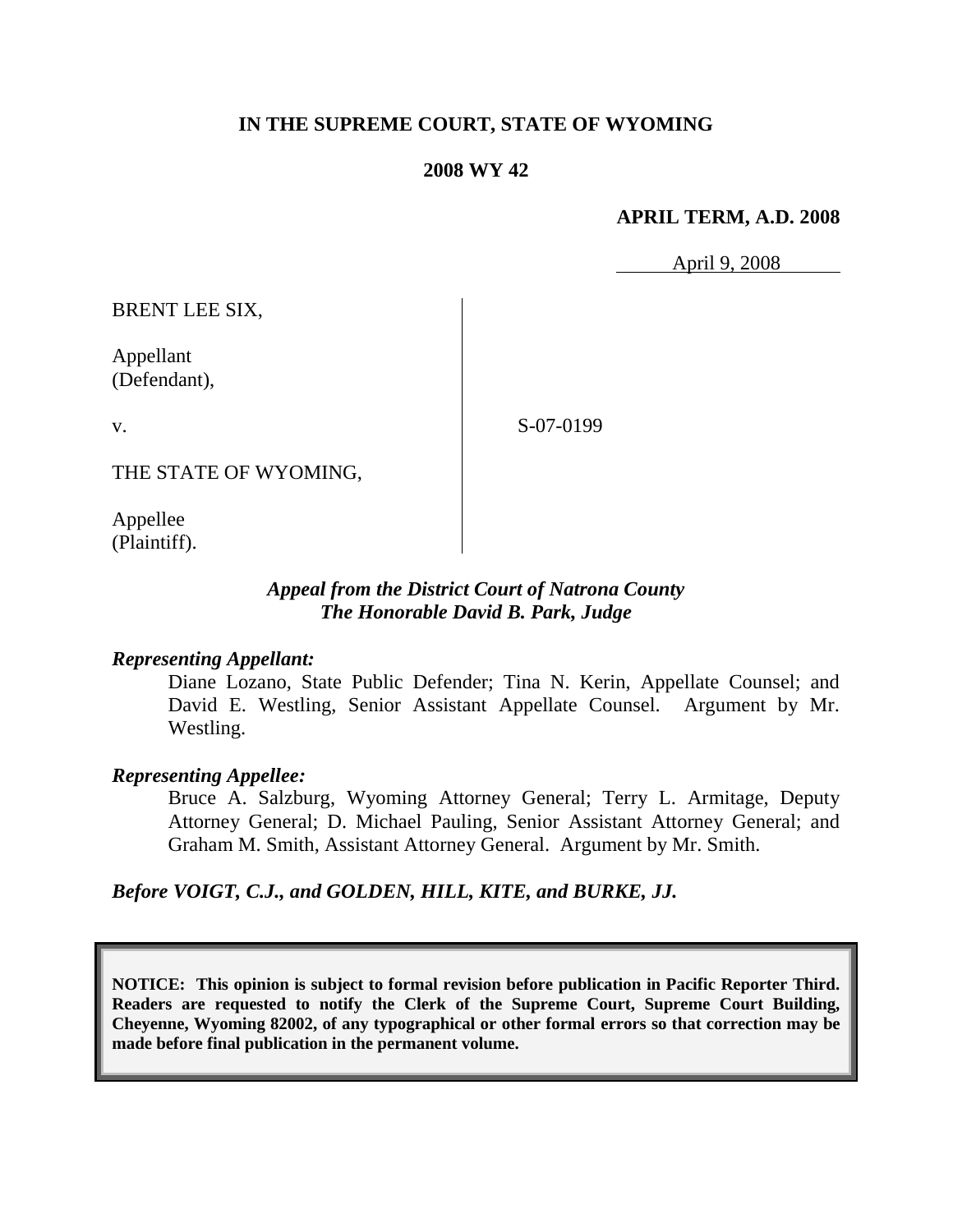## **HILL**, **Justice.**

[¶1] Appellant, Brent Lee Six (Six), appeals from the district court"s judgment and sentence which found him guilty of escape. Six contends that the State erred in failing to afford him an initial appearance within 72 hours of his arrest, as required by W.R.Cr.P. 5(a), and that circumstance requires dismissal of the charges against him. In addition, he contends that the district court erred in instructing the jury as to the intent element of the crime of escape, and that error requires reversal of his conviction. We will affirm.

### **ISSUES**

[¶2] Six states these issues:

I. Did the failure to afford Brent Six an initial appearance within 72 hours of arrest constitute a violation of W.R.Cr.P. 5(a) and warrant a dismissal of the case?

II. Did the trial court err in failing to include intent as an element of escape?

The State contends:

I. Was [Six] arrested for the crime of escape on October 25, 2006, and therefore denied his rights under W.R.Cr.P. 5, or was he simply transferred to the sheriff"s custody pursuant to Wyo. Stat. Ann. § 7-18-113, due to a violation of the conditions of his placement at a community correctional facility?

II. Did the trial court fail to properly instruct the jury on intent as an element of escape?

# **FACTS AND PROCEEDINGS**

[¶3] On October 25, 2006, Six was a transitional inmate in the custody of the Wyoming Department of Corrections and was housed at Community Alternatives of Casper (CAC).

[¶4] Wyo. Stat. Ann. § 7-18-110 (LexisNexis 2007) provides:

## **§ 7-18-110. Authority of department of corrections to contract for services.**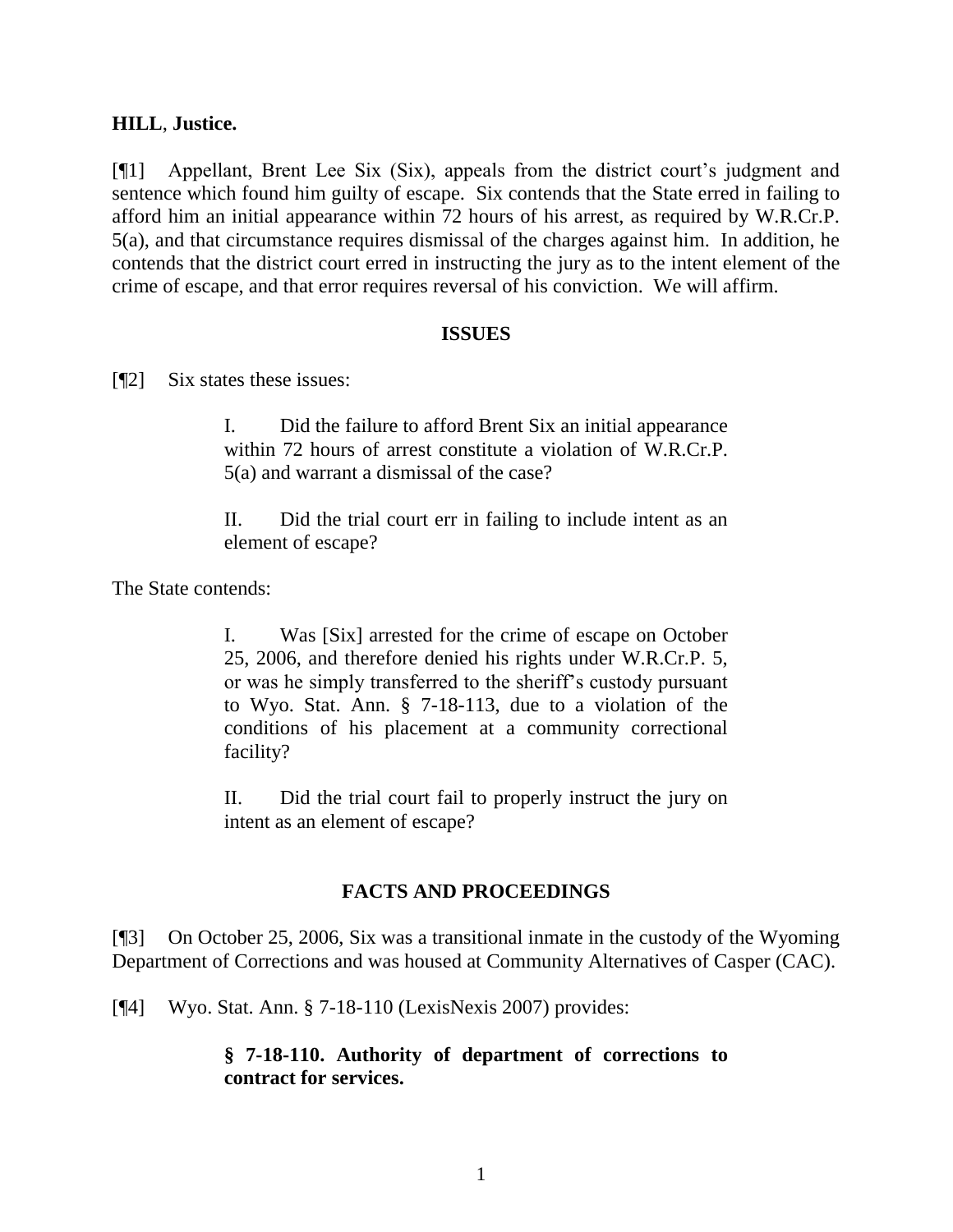(a) Subject to legislative appropriation, the department may, by negotiation without competitive bids or by competitive bidding, contract with any community corrections board created under this act, to provide services for:

(i) Convicted felony offenders ordered by a sentencing court to participate in adult community correctional facilities or programs as a condition of probation;

**(ii) Inmates transferred to a residential adult community correctional facility by the department pursuant to W.S. 7-18-109**; or

(iii) Parolees required to participate in a residential or nonresidential adult community correctional program as a condition of parole pursuant to W.S. 7-18-115.

(b) No inmate, parolee or offender shall be deemed to be a third party beneficiary of, or to be otherwise entitled to enforce any provision of, any contract entered into under subsection (a) of this section. [Emphasis added.]

Six was transferred to CAC by the Department of Corrections under Wyo. Stat. Ann. § 7- 18-109 (LexisNexis 2007):

## **§ 7-18-109. Transfer of inmate to facility by department.**

(a) Subject to subsection (b) of this section, and upon recommendation of the warden or superintendent of the institution, the department may transfer an adult inmate to a residential adult community correctional facility.

(b) A transfer of an inmate to a residential adult community correctional facility under this section may be made only if:

(i) The department determines the inmate poses a low risk of escape or violence;

(ii) The inmate is eligible under W.S. 7-18-  $102(a)(iii);$ 

(iii) The inmate is within at least twenty-four (24) months of his parole eligibility date and his conduct during his confinement has been such that he is appropriate for placement;

(iv) The residential adult community correctional facility is operated under a contract with a corrections board and the corrections board has contracted with the department to provide services which include placement of pre-parole inmates;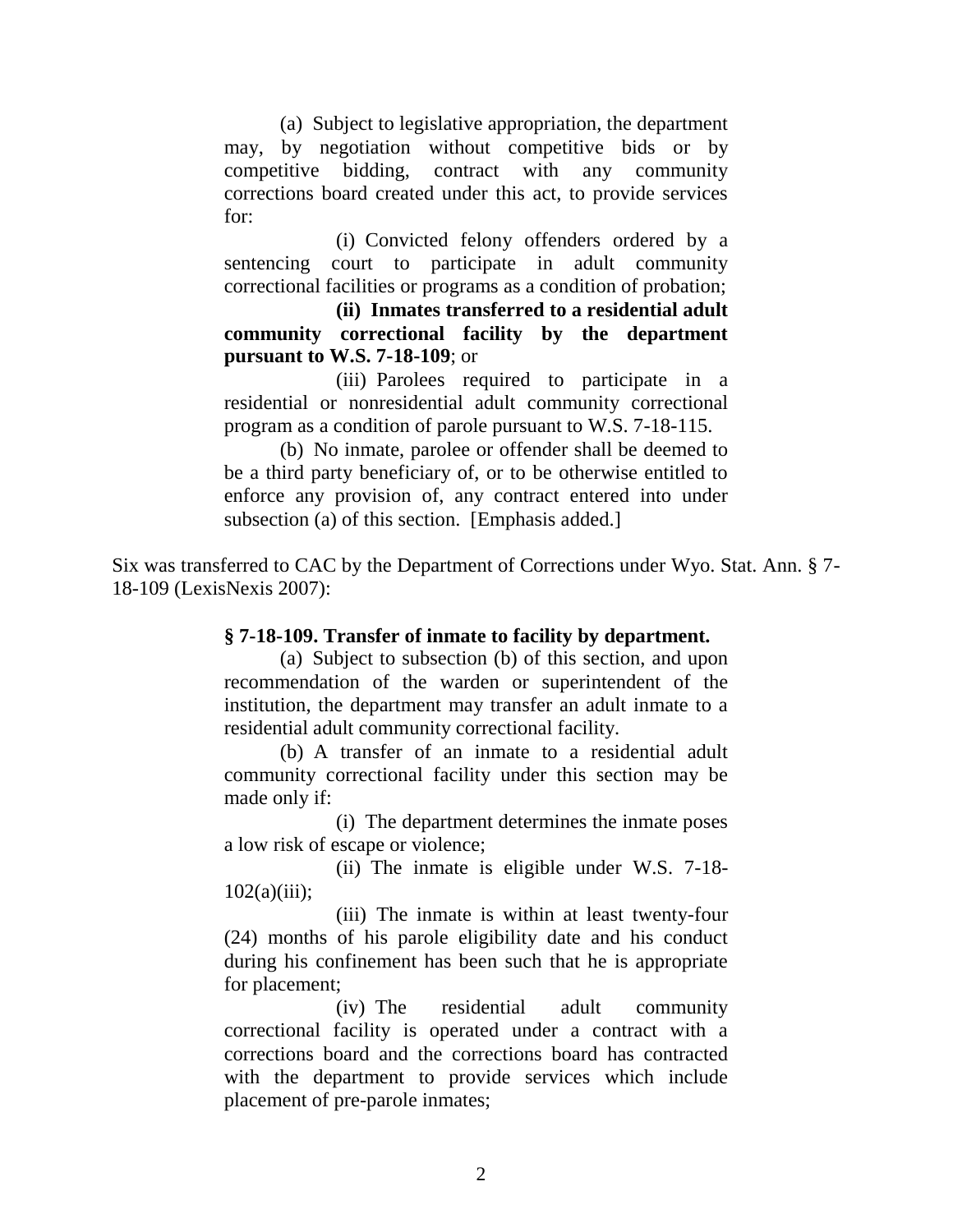(v) The inmate has been accepted by the corrections board;

(vi) Funding for the placement is available; and

(vii) The department determines the correctional needs of the inmate will be better served by the transfer.

(c) Prior to the placement of an inmate in any nongovernmental adult community correctional facility, the department shall notify or cause to be notified the law enforcement agencies of affected units of local government concerning the identity of the inmate to be placed.

(d) No inmate shall be transferred to a residential adult community corrections facility under this section unless he agrees in writing to abide by the regulations of the program provider and any additional conditions imposed by the department. **Approval of a transfer under this section is not a discharge of the inmate but shall be construed as an extension of the limits of confinement of the institution to which the inmate was committed.** The department may revoke the approval of the transfer of an inmate under this section at any time for violation by the inmate of any conditions of the placement. Upon revocation the inmate shall be returned to the physical custody of the department.

(e) The probation and parole officers for the judicial district shall have general supervisory authority over all inmates in adult community correctional facilities or programs under this section. [Emphasis added.]

[¶5] The underlying facts that constitute the escape charge are not in dispute and we set them out only briefly for purposes of background and context. At 7:10 a.m., on October 25, 2006, Six left CAC to go to work. When he arrived at work, he was fired because he had not shown up for work the preceding day and had not called to say he was not coming to work. He then returned to CAC but did not sign himself back into the facility. Instead, he picked up another inmate and left. At 3:00 p.m. that same day, Six returned to CAC and was transferred to the custody of the Natrona County Sheriff pending review of his case under Wyo. Stat. Ann. § 7-18-113 (LexisNexis 2007), which provides:

## **§ 7-18-113. Confinement of violators.**

If the administrator of an adult community correctional facility or any other appropriate supervising authority has cause to believe that an offender, parolee or inmate placed in an adult community correctional facility has violated any rule or condition of that person's placement in that facility or any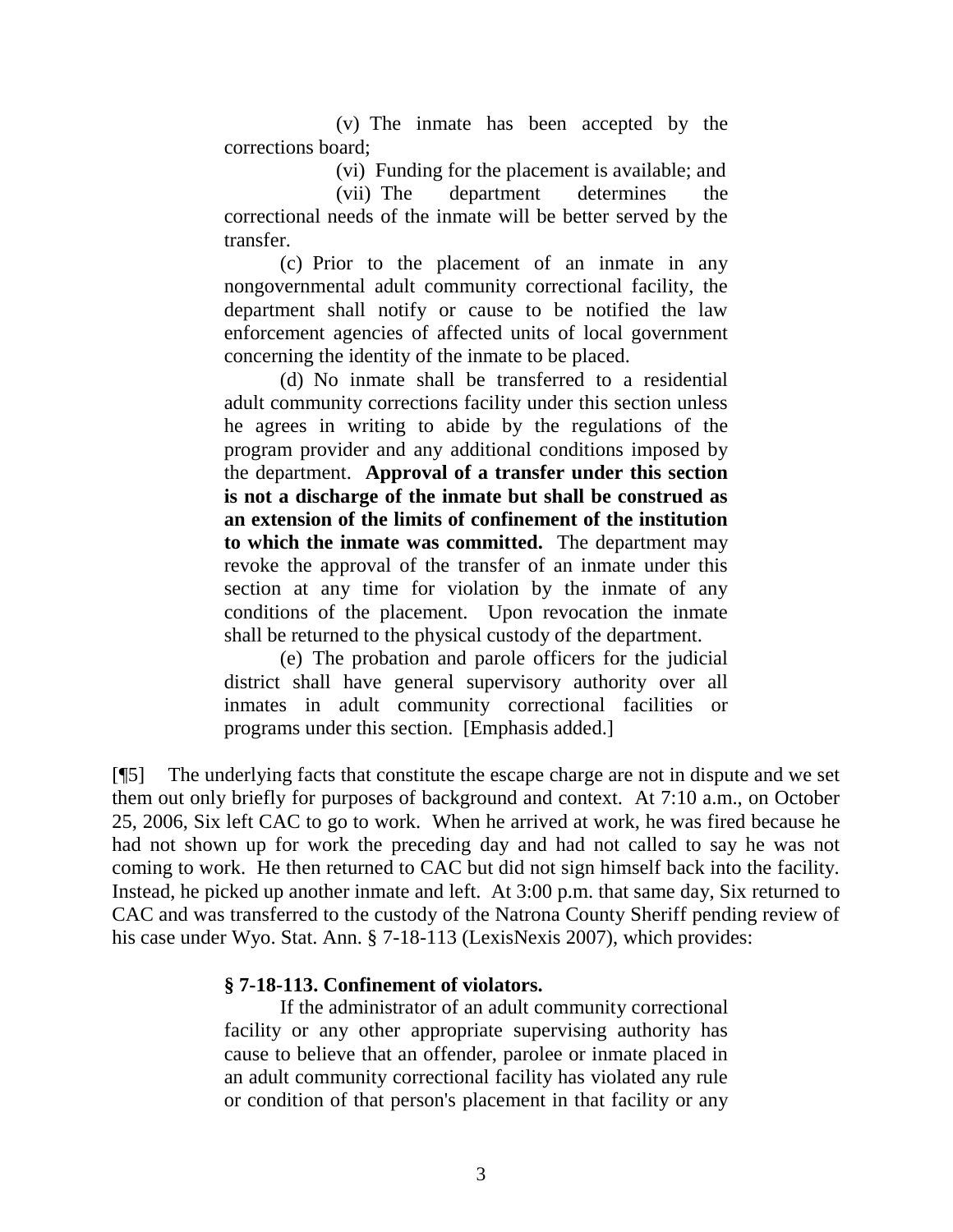term of post-release supervision or cannot be safely housed in that facility, the administrator or other authority shall certify to the department the facts which are the basis for the belief and execute a transfer order to the sheriff of the county in which the facility is located, who shall confine the offender, parolee or inmate in the county jail pending a determination by the appropriate judicial or executive authorities as to whether or not the offender, parolee or inmate shall remain in community corrections.

[¶6] Wyo. Stat. Ann. § 7-18-112 (LexisNexis 2007) provides:

## **§ 7-18-112. Escape.**

(a) An offender, parolee or an inmate is deemed guilty of escape from official detention and shall be punished as provided by W.S. 6-5-206(a)(i) if, without proper authorization, he:

(i) Fails to remain within the extended limits of his confinement or to return within the time prescribed to an adult community correctional facility to which he was assigned or transferred; or

(ii) Being a participant in a program established under the provisions of this act he leaves his place of employment or fails or neglects to return to the adult community correctional facility within the time prescribed or when specifically ordered to do so.

[¶7] Wyo. Stat. Ann. § 6-5-206(a)(i) (LexisNexis 2007) provides:

# **§ 6-5-206. Escape from official detention; penalties.**

(a) A person commits a crime if he escapes from official detention. Escape is:

(i) A felony punishable by imprisonment for not more than ten (10) years, if the detention is the result of a conviction for a felony;

(ii) A felony punishable by imprisonment for not more than three (3) years, a fine of not more than three thousand dollars (\$3,000.00), or both, if the detention is the result of:

(A) A conviction for a misdemeanor; or

(B) An arrest or charge for a crime.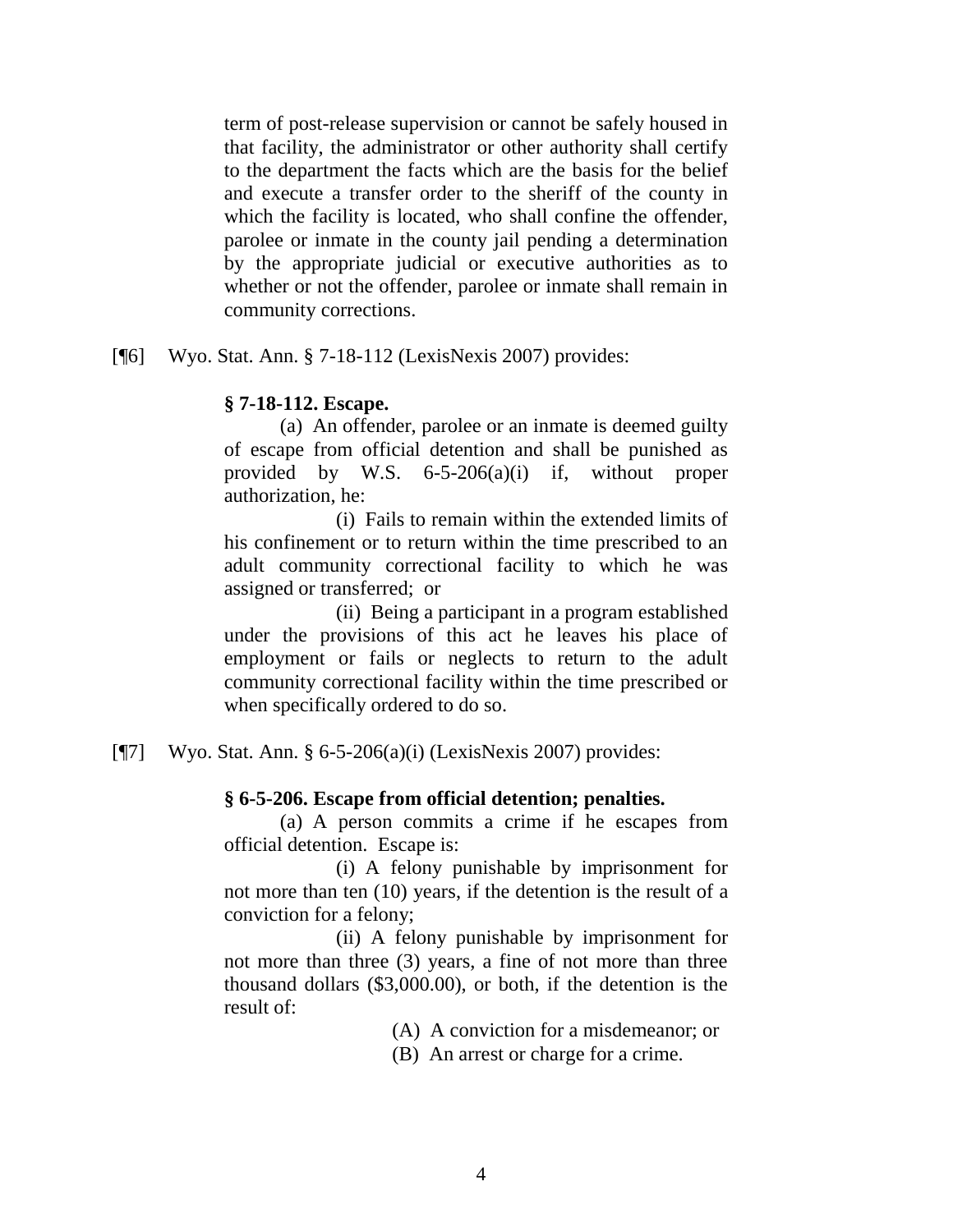As used in the above statute, "official detention" means "arrest, detention in a facility for custody of persons under charge or conviction of crime or alleged or found to be delinquent, detention for extradition or deportation, or detention in any manner and in any place for law enforcement purposes. "Official detention" does not include supervision on probation or parole or constraint incidental to release on bail[.]" Wyo. Stat. Ann. § 6-5-201(a)(ii) (LexisNexis 2007). An arrest warrant for the crime of escape was issued on November 8, 2006, and Six was given an initial appearance that same day. Because it was the State"s intent to try Six for the escape, he was maintained in the county jail, rather than being returned to the state penitentiary.

### **DISCUSSION**

## **Failure to Provide Initial Appearance**

[¶8] We review the construction of rules of procedure in the same manner and under the same standards as we do statutes, i.e., they present questions of law that we review *de novo*. *Bixler v. Oro Management, LLC*, 2006 WY 140, ¶ 5, 145 P.3d 1260, 1262 (Wyo. 2006). Although the district court made some very brief findings, they were in the nature of applying undisputed facts to the applicable law. Thus, we are not called upon to review the district court's factual findings under the usual clearly erroneous standard.

[¶9] Six contends that the failure of the State to provide him with an initial appearance requires reversal of his conviction for escape from the CAC. W.R.Cr.P. 5(a) provides:

> (a) *Initial appearance before a judicial officer*. -- A person arrested and in custody shall be taken without unnecessary delay before a judicial officer of the court from which the warrant issued or if no warrant has issued before a judicial officer of the court where the charging document will be filed. A person arrested without a warrant shall be released from custody unless probable cause for the arrest is established to the satisfaction of a judicial officer without unnecessary delay, but in no more than 72 hours. When a person arrested without a warrant is brought before a judicial officer an information or citation shall be filed at or before the initial appearance and, unless a judicial officer has previously found probable cause for the arrest, probable cause shall be established by affidavit or sworn testimony. When a person, arrested with or without a warrant or given a summons, appears initially before the judicial officer, the judicial officer shall proceed in accordance with the applicable subdivision of this rule.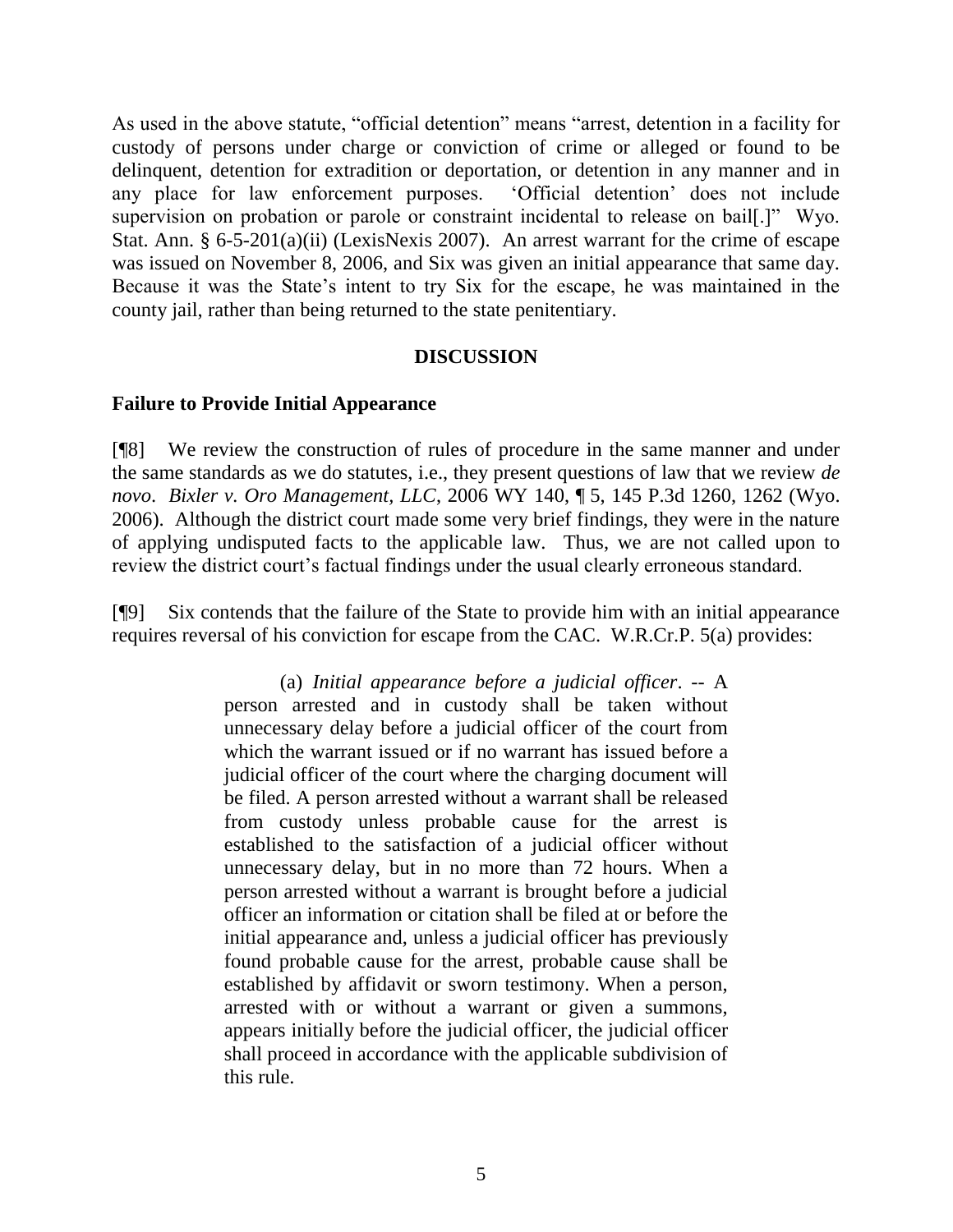[¶10] Six was moved from the CAC to the county jail on October 25, 2006. It appears that he was released on bond of \$10,000.00 (cash or corporate surety) on November 8, 2006. His preliminary hearing was held on November 16, 2006. On December 27, 2006, Six appeared before the district court for arraignment. On January 25, 2007, Six filed a motion to dismiss the charge against him on the basis that he had not had a speedy initial hearing. In that pleading he did not cite any pertinent authority or make any cogent argument in support of his position. On February 6, 2007, the State responded to that motion, asserting that W.R.Cr.P.5(a) did not apply to the circumstances of Six"s case, and that Six was properly and legally incarcerated, as the sentence that he was then serving would not be completed until February 27, 2007. The district court held a hearing on February 22, 2007, and by order entered of record on March 13, 2007, the district court denied Six"s motion, stating that the extreme remedy of dismissal was not warranted in his circumstances.

[¶11] In this appeal, Six attempts to liken his circumstances to the authority that we have applied in cases involving violation of the right to a speedy trial. We conclude that such an argument by analogy simply will not stand up in the face of the statutes that governed Six"s status as an "inmate" already incarcerated, or in light of the purposes of Rule 5(a) itself, i.e., that persons not be incarcerated for more than 72 hours without there being judicial intervention made available. See *Cherniwchan v. State*, 594 P.2d 464, 466 (Wyo. 1979); 1 Wright & Leipold, *Federal Practice and Procedure* Criminal 4<sup>th</sup> § 72 (2008) (e.g., statements obtained after significant delay may be suppressed; however *Miranda* warnings are the "more robust doctrine for regulating confessions;" such delay may give rise to civil liability; initial burden is on defendant; and undue delay may be explained by circumstances). Although Six concedes that there is no authority that requires dismissal with prejudice in these circumstances, he argues that his analogy should at least require dismissal without prejudice. However, we decline to embrace that argument because we deem it to be a doctrine that applies to persons newly incarcerated and not those whose incarceration has merely undergone a geographic change and/or a change in the degree of incarceration. There may be circumstances where such changes warrant an internal, administrative-type hearing or procedure, but not an initial appearance before a judicial officer under Rule 5(a).

# **Jury Instructions**

[¶12] Six contends that the district court erred in instructing the jury and that he raised an objection to the form of the instructions in the district court. Specifically at issue are Instructions 10, 12 and 13. In a case quite similar to the one at bar, *Seymore v. State*, 2007 WY 32, ¶ 9, 152 P.3d 401, 404-5 (Wyo. 2007), we iterated the standard of review to be applied in circumstances such as those presented here: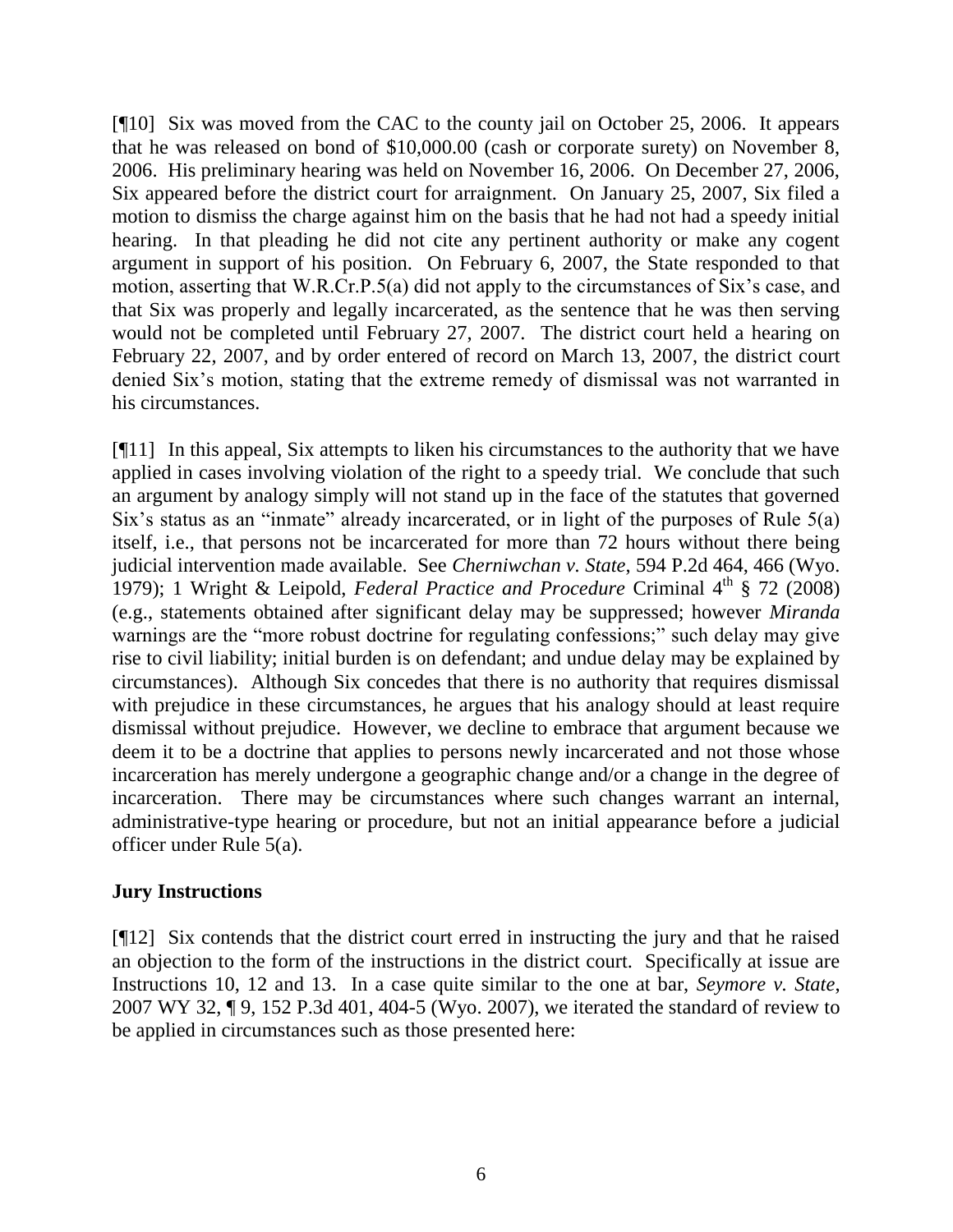We have a well-established standard for the review of jury instructions, which standard incorporates the test to be applied when there was no trial objection:

Jury instructions should inform the jurors concerning the applicable law so that they can apply that law to their findings with respect to the material facts, instructions should be written with the particular facts and legal theories of each case in mind and often differ from case to case since any one of several instructional options may be legally correct, a failure to give an instruction on an essential element of a criminal offense is fundamental error, as is a confusing or misleading instruction, and the test of whether a jury has been properly instructed on the necessary elements of a crime is whether the instructions leave no doubt as to the circumstances under which the crime can be found to have been committed.

*Mueller v. State*, 2001 WY 134, ¶ 9, 36 P.3d 1151, 1155 (Wyo.2001) (citing *Schmidt v. State*, 2001 WY 73, ¶ 23, 29 P.3d 76, 83 (Wyo.2001) and *Metzger v. State*, 4 P.3d 901, 908 (Wyo.2000)). We analyze jury instructions as a whole and do not single out individual instructions or parts thereof. *Ogden v. State*, 2001 WY 109, ¶ 8, 34 P.3d 271, 274 (Wyo.2001). We give trial courts great latitude in instructing juries and "'will not find reversible error in the jury instructions as long as the instructions correctly state the law and the entire set of instructions sufficiently covers the issues which were presented at the trial.' " *Id.* (quoting *Harris v. State*, 933 P.2d 1114, 1126 (Wyo.1997)). *Brown v. State*, 2002 WY 61, ¶ 9, 44 P.3d 97, ¶ 9 (Wyo.2002).

Finally, we have indicated that when an appellant does not object at trial to the jury instructions, or request that a certain instruction be included, our review of this issue follows our plain error standard:

First, the record must clearly present the incident alleged to be error. Second, appellant must demonstrate that a clear and unequivocal rule of law was violated in a clear and obvious, not merely arguable, way. Last, appellant must prove that he was denied a substantial right resulting in material prejudice against him.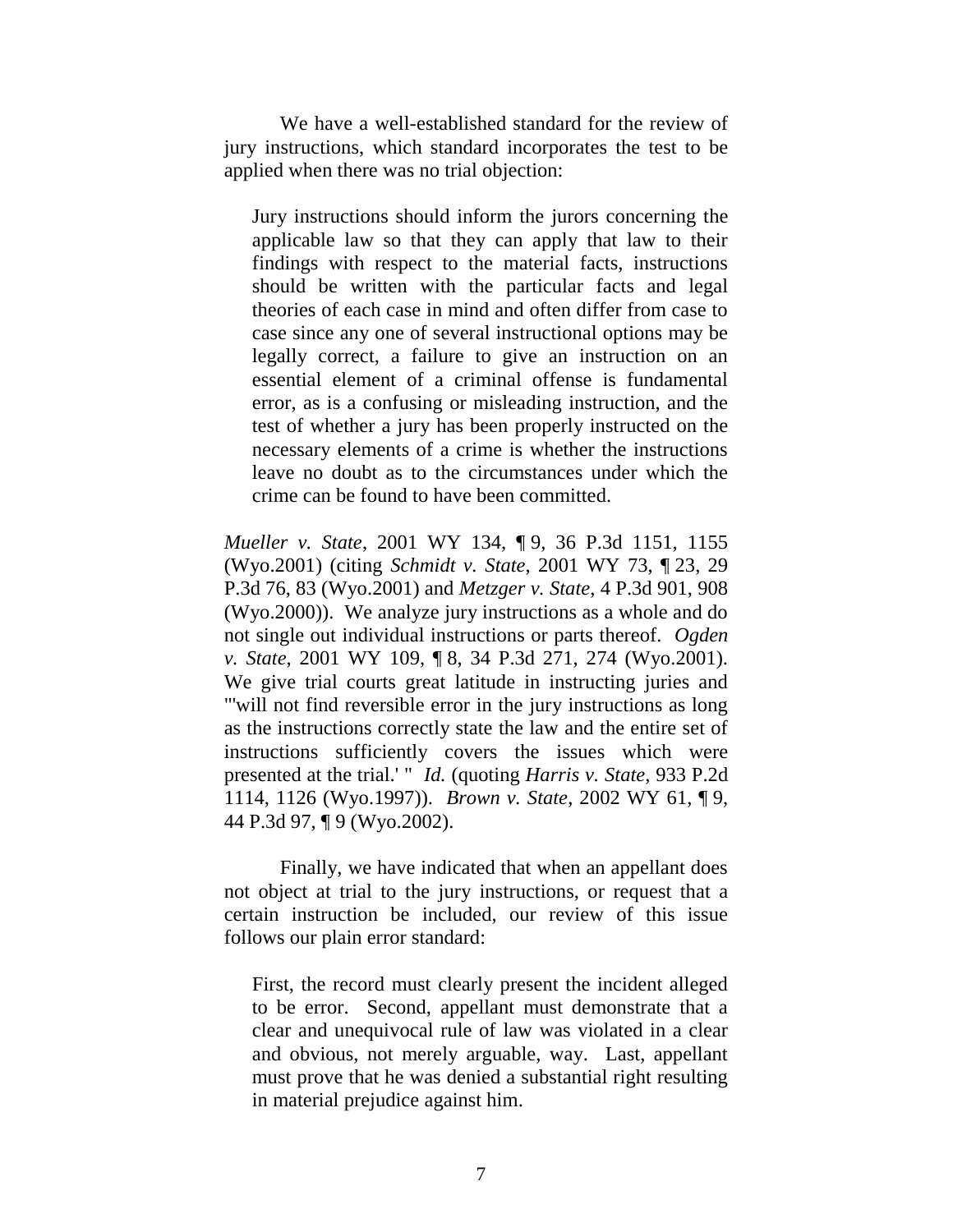*Ogden v. State*, 2001 WY 109, ¶ 9, 34 P.3d 271, ¶ 9 (Wyo.2001) (quoting In *Interest of CB*, 749 P.2d 267, 268-69 (Wyo.1988)); see also *Brown*, ¶ 10.

*Leyva v. State*, 2005 WY 22, ¶ 8, 106 P.3d 873, 876 (Wyo.2005).

[¶13] In *Seymore*, we considered the question of informing the jury of the mens rea element of the crime of escape, holding:

> The instructions were inadequate… : "even a general intent crime requires a showing that the prohibited conduct was undertaken voluntarily." *Rowe v. State*, 974 P.2d 937, 939 (Wyo.1999) (citing *Crozier v. State*, 723 P.2d 42, 52 (Wyo.1986)). The law of intent, as applied to the facts of this case, required the State to prove that the appellant voluntarily failed to return to FCS at the required time. Unfortunately, the jury was not instructed that it had to find the failure to return to have been voluntary. Without voluntary conduct, there is no mens rea. No crime has been committed, for instance, if an adult community corrections resident fails to return to the facility because of disabling injuries suffered in an automobile accident or a natural calamity. As we stated in *Reilly*, quoting from *Dorador*, "[w]hen the statute sets out the offense with only a description of the particular unlawful act, without reference to intent to do a further act or achieve a future consequence, the trial judge asks the jury whether the defendant intended to do the outlawed act." *Reilly*, 2002 WY 156, ¶ 8, 55 P.3d at 1262 (quoting *Dorador v. State*, 573 P.2d 839, 843 (Wyo.1978)) (emphasis added). That was not done in this case, and we have repeatedly stated that it is fundamental error requiring reversal for a trial court to fail to instruct on an essential element of the charged crime. *Leyva*, 2005 WY 22, ¶ 8, 106 P.3d at 876; *Lapp v. State*, 2004 WY 142, ¶ 10, 100 P.3d 862, 865 (Wyo.2004); *Mueller v. State*, 2001 WY 134, ¶ 9, 36 P.3d 1151, 1155 (Wyo.2001); and *Compton*, 931 P.2d at 940.

*Seymore*, ¶ 15, 152 P.3d at 406-407.

[¶14] Six proffered these objections to the instruction at trial:

[DEFENSE COUNSEL]: …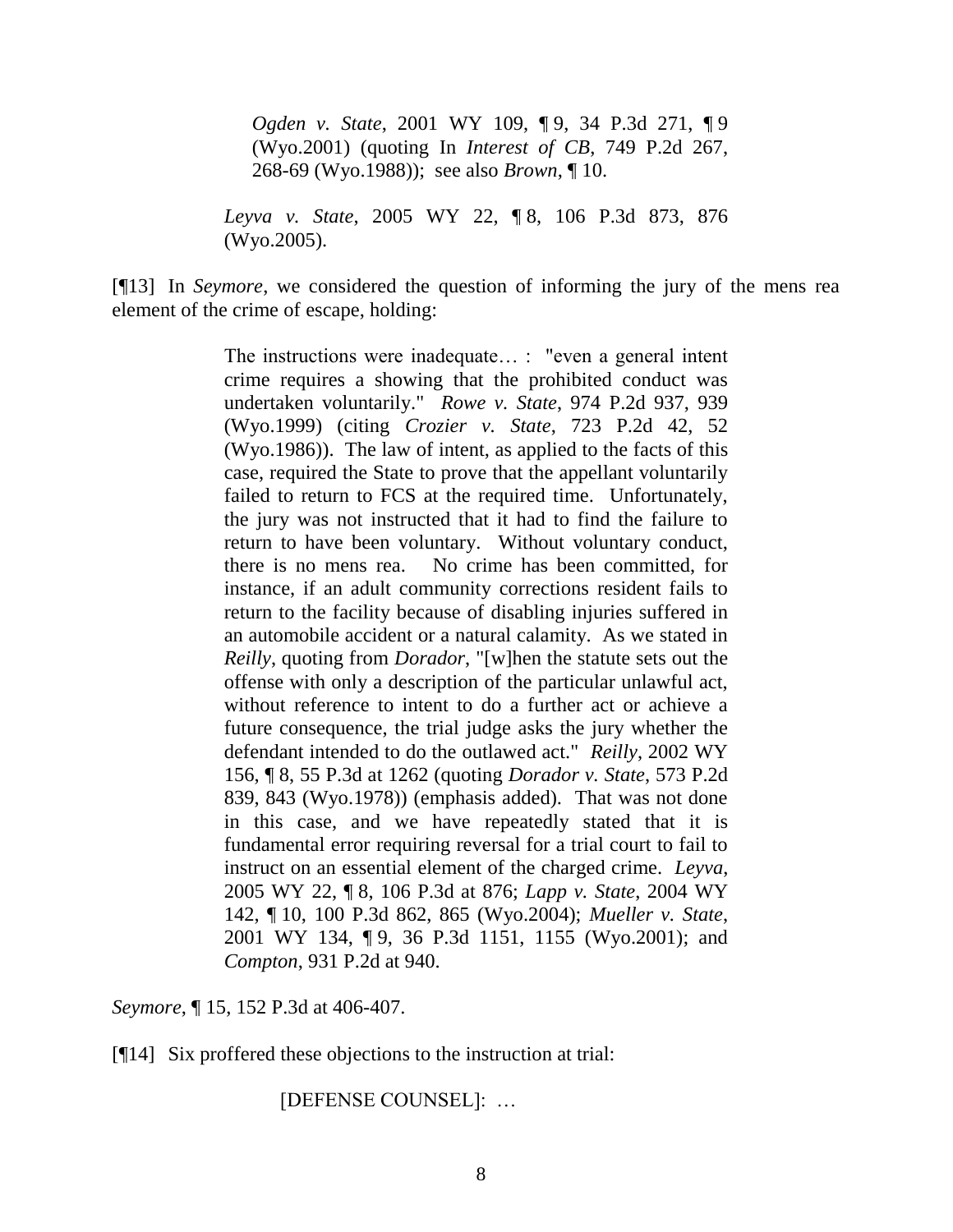The Court [has] included Instruction Number 12 and Instruction Number 13 into the packet. Specifically, I believe Number 12 obviously is not a pattern instruction, nor do I think that it necessarily states the law, the correct law, out of that particular case [*Seymore*]. And with respect to Number 13, I agree – my only objection is that it is not a pattern instruction. Thank you.

THE COURT: And, actually, you've tendered an instruction which I've marked defendant's A; and it is similar to 12, but it says fail to return within the required time. And you tendered that, and I marked that "Refused."

[¶15] The district court agreed that Instructions 12 and 13 were not pattern instructions, but deemed them to be accurate statements of the law under *Seymore*, given the facts and circumstances of Six"s case.

[¶16] Instruction No. 10 read:

**YOU ARE INSTRUCTED** that the elements of the crime of Escape from Official Detention, as charged in this case, are:

1. [O]n or about the  $25<sup>th</sup>$  day of October, 2006;

2. In Natrona County, Wyoming;

3. The Defendant, Brent Six;

4. Escaped by failing to remain within the extended limits of his confinement without proper authorization;

5. [S]aid confinement being the result of a felony conviction.

If you find from your consideration of all the evidence that each of these elements has been proved beyond a reasonable doubt, then you should find the defendant guilty.

If, on the other hand, you find from your consideration of all the evidence that any of these elements has not been proved beyond a reasonable doubt, then you should find the defendant not guilty.

[¶17] Instruction No. 12 read:

Intent, as applied to the facts of this case, requires that the State prove that the appellant [sic] voluntarily failed to remain within the extended limits of his confinement.

[¶18] Instruction No. 13 read: